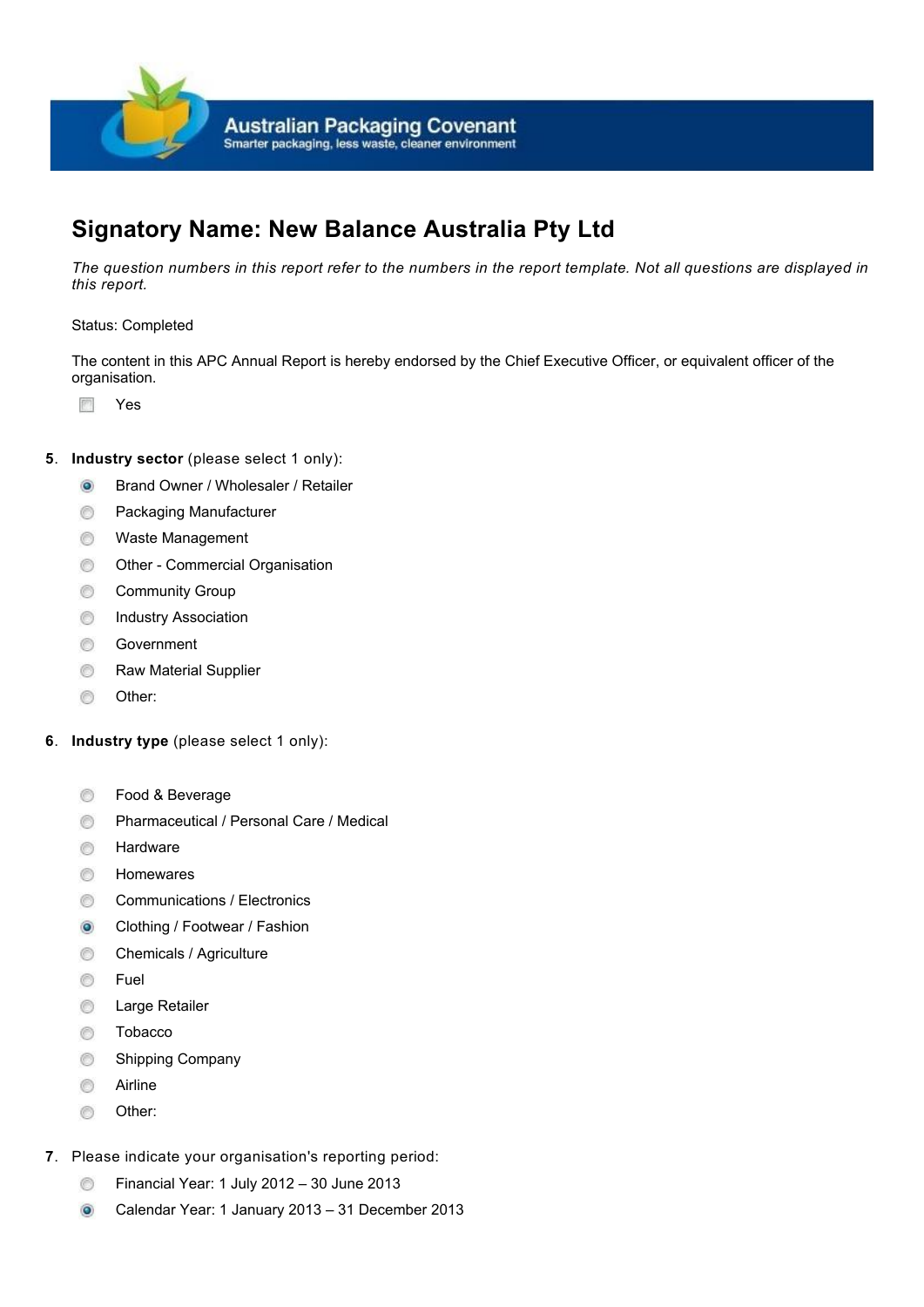### **Goal 1: Design**

| KPI 1: % of signatories with documented policies and procedures for evaluating and procuring packaging using the<br><b>SPGs or equivalent.</b> |                                                                                                                                                                                                      |      |     |                                                                                                                |
|------------------------------------------------------------------------------------------------------------------------------------------------|------------------------------------------------------------------------------------------------------------------------------------------------------------------------------------------------------|------|-----|----------------------------------------------------------------------------------------------------------------|
| 8.                                                                                                                                             | Does your company have documented policies and procedures for evaluating and procuring packaging using the<br>SPGs or equivalent?                                                                    |      |     |                                                                                                                |
|                                                                                                                                                | Yes                                                                                                                                                                                                  |      | No  |                                                                                                                |
| 9.                                                                                                                                             | using the Sustainable Packaging Guidelines (SPG) by the end of the reporting period?                                                                                                                 |      |     | Of the types of packaging existing at the beginning of the reporting period, what percentage had been reviewed |
|                                                                                                                                                | $\Omega$                                                                                                                                                                                             | $\%$ |     |                                                                                                                |
|                                                                                                                                                | 10. Have any new types of packaging been introduced during the reporting period?                                                                                                                     |      |     |                                                                                                                |
|                                                                                                                                                | <b>Yes</b>                                                                                                                                                                                           |      | No. |                                                                                                                |
|                                                                                                                                                | 11. If yes, of the new types of packaging introduced during the reporting period, what percentage have been<br>reviewed using the Sustainable Packaging Guidelines (SPG) by the end of the reporting |      |     |                                                                                                                |
|                                                                                                                                                |                                                                                                                                                                                                      | $\%$ |     |                                                                                                                |

Please indicate your progress this year towards achieving your annual targets and milestones for KPI 1 **12**.

|  | Target: According to your Action Plan, what did you set<br>out to do? | Actual: What did you achieve? |
|--|-----------------------------------------------------------------------|-------------------------------|
|--|-----------------------------------------------------------------------|-------------------------------|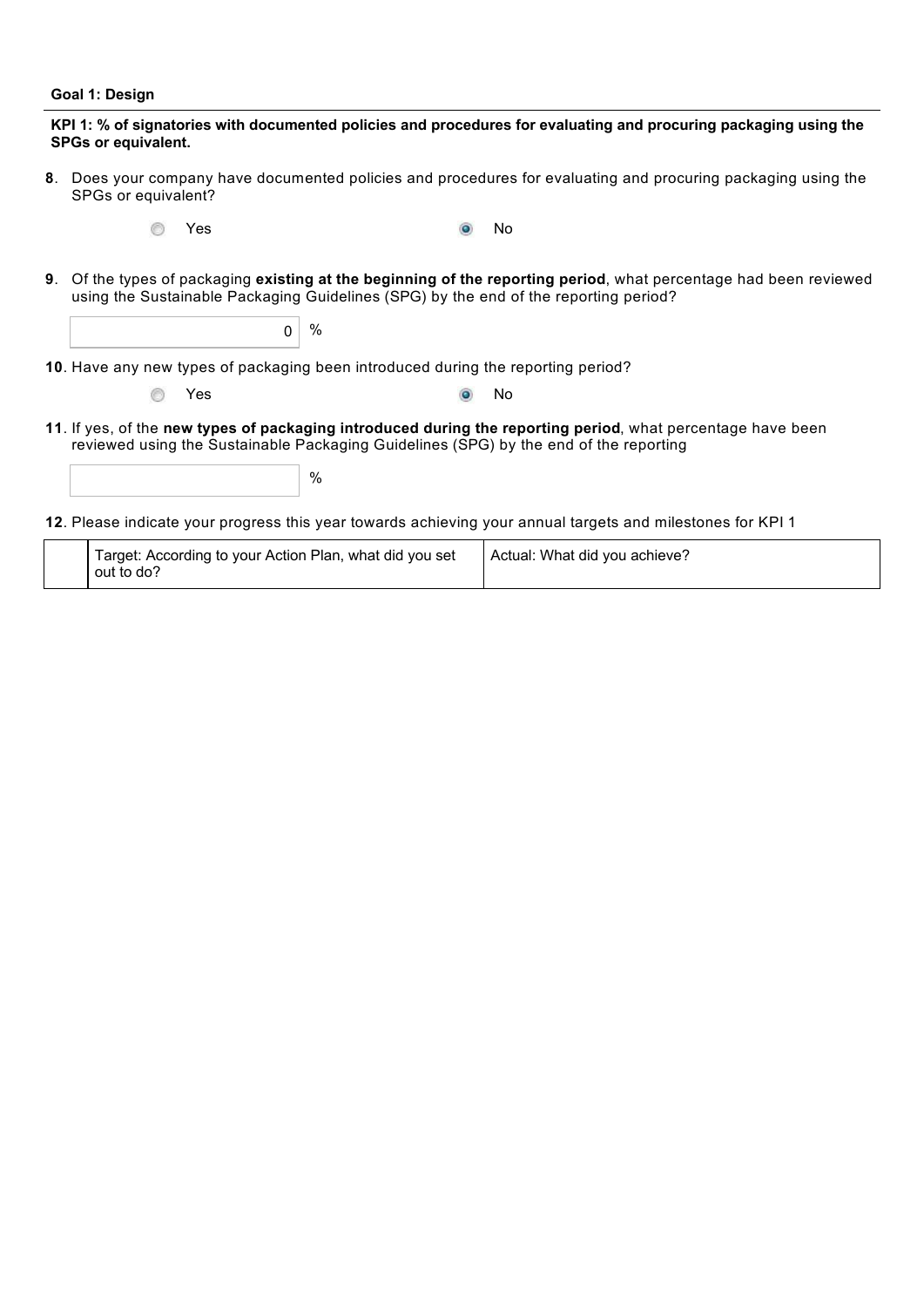| 1. | Provide supporting documentation from the parent<br>company - New Balance Athletic Shoe Inc., that clearly<br>documents the commitment to a sustainable environment<br>and the measures they are taking to contribute to a<br>sustainable environment. This is an area that is of high<br>importance to New Balance. | Sustainability Overview.pdf (this includes a clear point of<br>Improved Packaging using EPMs)<br>Environmental Initiatives.pdf<br>- Shoe Box Materials made from 100% recycled paper.<br>- 20-35% pre-consumer and 65-80% post-consumer<br>- Shoe Box 100% recyclable<br>- Master shipping cartons approximately 30% virgin<br>Sustainable Apparel Coalition.pdf<br>- New Balance joined the coalition as a founding member<br>in 2010. The goal of the SAC (www.apparelcoalition.org)<br>is to use the Higg Index Tool to provide a better<br>framework for making better choices for the benefit of the<br>entire industry. 30% of Global Apparel and Footwear are<br>part of the SAC (Sustainable Apparel Coalition).<br>NB Eco Toolbox.pdf<br>- in May 2012 developed a tool for teams to assess<br>environmental issues during the product creation process.<br>Zero Discharge of Hazardous Chemicals.pdf<br>- In April 2013 joined the ZDCM. The ZDHC group is a of<br>major footwear and apparel brands (including retailers)<br>jointly committed to help lead the industry to zero<br>discharge of hazardous chemicals by 2020.<br><b>Restricted Substances Manual</b><br>http://www.newbalance.com/restrictedsubstanceprogram<br>Point 8, 9 and 10<br>Currently investigating with Associates to obtain a copy of<br>any SPG policy or procedure for purchasing of packaging<br>materials, and answers to Points 8,9 and 10. |
|----|----------------------------------------------------------------------------------------------------------------------------------------------------------------------------------------------------------------------------------------------------------------------------------------------------------------------|----------------------------------------------------------------------------------------------------------------------------------------------------------------------------------------------------------------------------------------------------------------------------------------------------------------------------------------------------------------------------------------------------------------------------------------------------------------------------------------------------------------------------------------------------------------------------------------------------------------------------------------------------------------------------------------------------------------------------------------------------------------------------------------------------------------------------------------------------------------------------------------------------------------------------------------------------------------------------------------------------------------------------------------------------------------------------------------------------------------------------------------------------------------------------------------------------------------------------------------------------------------------------------------------------------------------------------------------------------------------------------------------------------------------------------------|
|    |                                                                                                                                                                                                                                                                                                                      |                                                                                                                                                                                                                                                                                                                                                                                                                                                                                                                                                                                                                                                                                                                                                                                                                                                                                                                                                                                                                                                                                                                                                                                                                                                                                                                                                                                                                                        |

**13**. Describe any constraints or opportunities that affected performance under this KPI

New Balance Athletic Shoe is committed to the environment and sustainability. Formal policy or procedure for the purchasing of recycled packaging materials is currently in the process of being obtained. There was doubts as to NBs continued membership to the APC and this is the main cause of the delay in obtaining this information.

# **Goal 2: Recycling**

# **KPI 3: % signatories applying on-site recovery systems for used packaging.**

**14**. Do you have on-site recovery systems for recycling used packaging?

- Yes at all facilities/ sites  $\odot$
- Yes at some, but not all facilities/ sites  $\circledcirc$
- $\circledcirc$ No

15. Please indicate your progress this year towards achieving your annual targets and milestones for KPI 3

| Target: According to your Action Plan, what did you set<br>out to do? | Actual: What did you achieve?                                                      |
|-----------------------------------------------------------------------|------------------------------------------------------------------------------------|
| Review and Improve recycling rates.                                   | Baseline is currently cardboard and paper. Plan to add<br>co-mingle items in 2014. |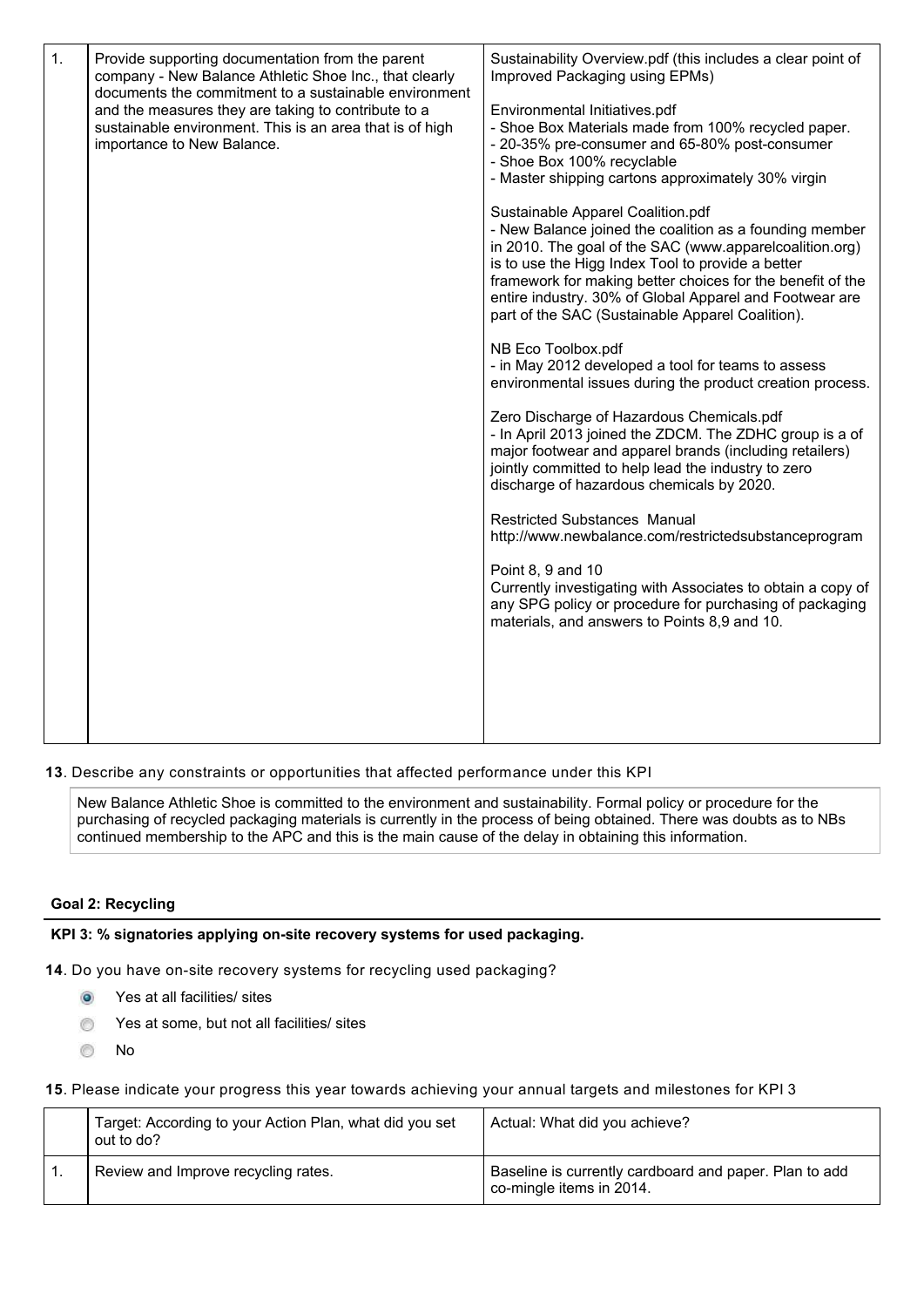| 2. | Implement recycling policy and the commitment to<br>recycling.                                                                                          | Policy Distributed via Email.<br>Policy and Guidelines to be requested to be added to the<br>employee handbook. |
|----|---------------------------------------------------------------------------------------------------------------------------------------------------------|-----------------------------------------------------------------------------------------------------------------|
| 3. | Discuss with management the possibility of implementing<br>a purchasing policy (non stock) of recycled products -<br>paper, stationery and other items. | Policy needs to be agreed to and discussed.                                                                     |
| 4. | Review purchasing guidelines to include local suppliers to<br>conform to SPG and minimise non-recycled purchasing                                       | Goal is to identify local products (stock) suppliers in 2014<br>to have completed by 2015.                      |

**16**. Describe any constraints or opportunities that affected performance under this KPI

# **KPI 4: Signatories implement formal policy of buying packaging made from recycled products.**

**17**. Does your company have a formal policy of buying packaging made from recycled packaging?

| ◎ Yes | $\odot$ No |  |
|-------|------------|--|

Please explain why not

Products are designed and developed from International preferred suppliers and packaging requirements are determined by parent company. New Balance Australia is currently in the process of obtaining a copy of any relevant policy that endorses the SPG/equivelant.

18. Is this policy actively used?

 $\circledcirc$ 

Yes No

Please indicate your progress this year towards achieving your annual targets and milestones for KPI 4 **19**.

|    | Target: According to your Action Plan, what did you set<br>out to do?                                                                                                                    | Actual: What did you achieve?                                                                                                               |
|----|------------------------------------------------------------------------------------------------------------------------------------------------------------------------------------------|---------------------------------------------------------------------------------------------------------------------------------------------|
| 1. | Review purchasing guidelines to ensure local suppliers of<br>products conform the APC guidelines by 2015<br>Identify local suppliers of all finished items here in<br>Australia by 2014. | Both targets will be addressed in 2014 and 2015<br>Meeting with product managers responsible for local<br>purchases is being held in April. |

**20**. Describe any constraints or opportunities that affected performance under this KPI

Nothing new to report, but the fields are mandatory so we were required to enter some information. These items will be addressed in the year of 2014. Meeting already arranged for April 2014.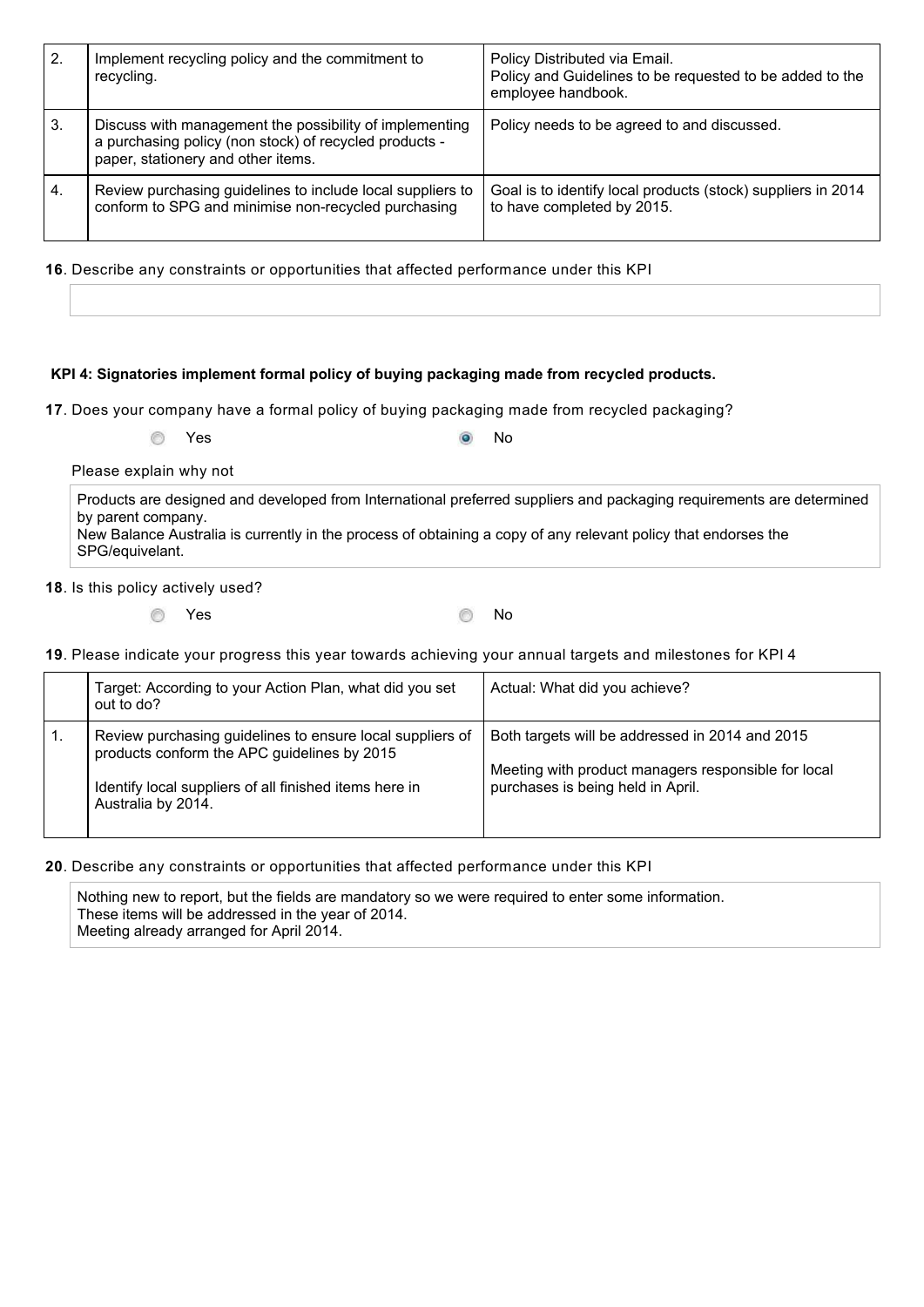#### **Goal 3: Product Stewardship**

#### **KPI 6: % signatories with formal processes to work collaboratively on packaging design and / or recycling.**

- 21. Does your company have formal processes in place for collaborating with other companies or organisations on improved packaging designs and/or recycling which aims to reduce or eliminate waste?
	- $\circledcirc$ **Yes** No
- Please indicate your progress this year towards achieving your annual targets and milestones for KPI 6 **22**.

|    | Target: According to your Action Plan, what did you set<br>out to do?                         | Actual: What did you achieve?                                                                                                                                                                                                                                                                      |
|----|-----------------------------------------------------------------------------------------------|----------------------------------------------------------------------------------------------------------------------------------------------------------------------------------------------------------------------------------------------------------------------------------------------------|
| 1. | Present to major business partners the goals and aims f<br>the Australian Packaging covenant. | This was discussed and presented again to Freight and<br>Warehouse business earlier in the year.<br>Our freight and 3PL also has a chain of responsibility<br>document which includes a point of their commitment to<br>minimising waste.<br>Startrack Policy.pdf (available www.startrack.com.au) |

**23**. Describe any constraints or opportunities that affected performance under this KPI

### **KPI 7: % signatories showing other Product Stewardship outcomes.**

Please indicate your progress this year towards achieving your annual targets and milestones for KPI 7 **24**.

|    | Target: According to your Action Plan, what did you set<br>out to do?                                                        | Actual: What did you achieve?                                                                                                                                                                                                                                                                                                                        |
|----|------------------------------------------------------------------------------------------------------------------------------|------------------------------------------------------------------------------------------------------------------------------------------------------------------------------------------------------------------------------------------------------------------------------------------------------------------------------------------------------|
| 1. | Present to major business partners, customers and<br>suppliers the goals and aims of New Balance's<br>commitment to the APC. | Review took place at quarterly review with warehouse and<br>Freight Partner and discussed each others commitment.<br>Discussions are currently be held with New Balance<br>Australia's National Sales Manager about broadcasting<br>our involvement with the APC.<br>Our measurement with be the percentage of customers<br>who also become members. |